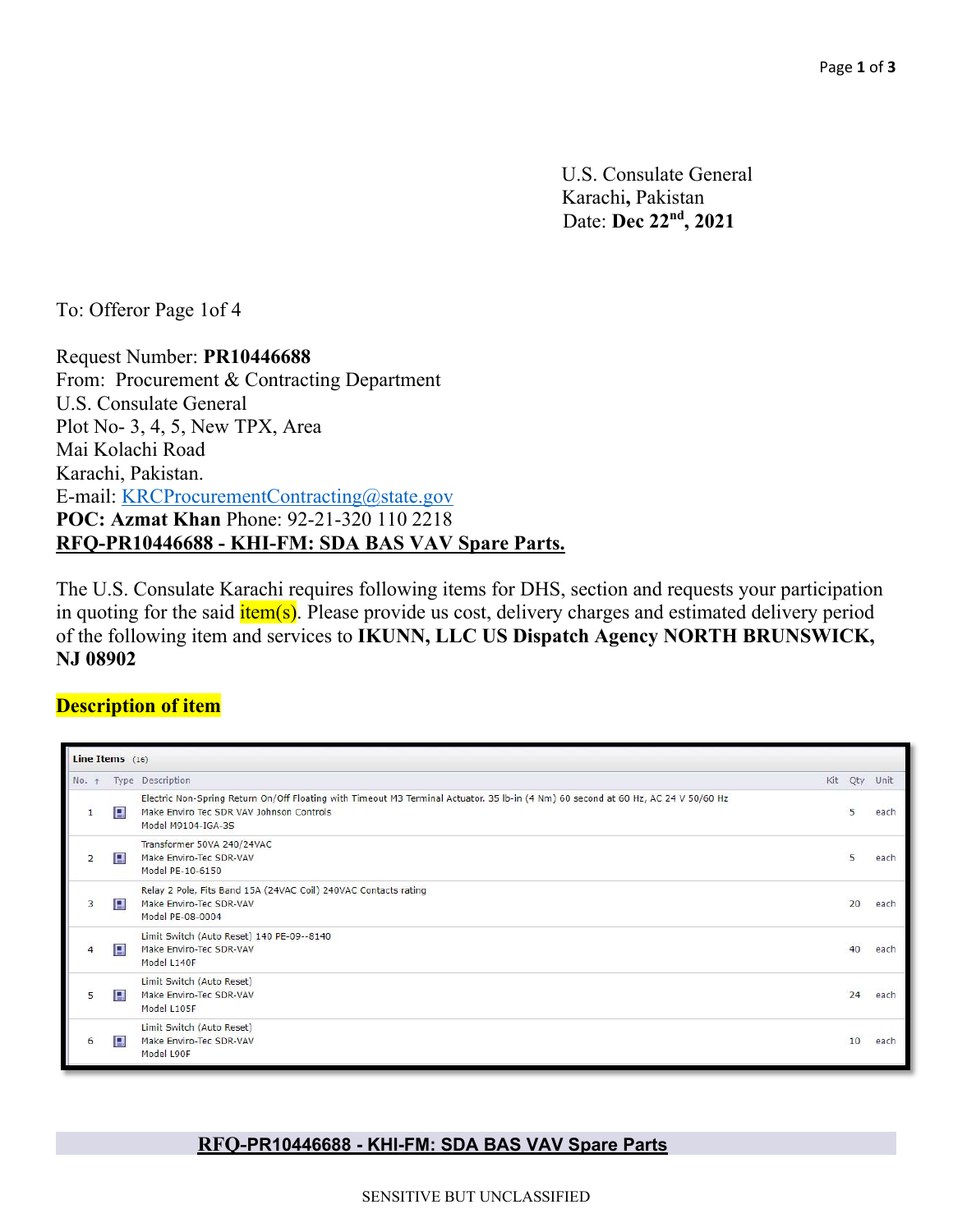|    | 日 | <b>Pressure Switch</b><br>Make Enviro-Tec SDR-VAV<br>Model PC-03-0001                     | 20             | each |
|----|---|-------------------------------------------------------------------------------------------|----------------|------|
| 8  | 日 | Relay 8 Pin 10A (24VAC Coil) 240VAC Contacts<br>Make/Part Enviro-Tec SDR-VAV              | 20             | each |
| 9  | 日 | 8 Pin Relay Socket<br>Make/Part Enviro-Tec SDR-VAV                                        | 20             | each |
| 10 | 日 | Master Controller Card 7000 Series<br>Make Enviro-Tec SDR-VAV<br>Model ETPM7              | 10             | each |
| 11 | 目 | Flow Control Module 7000 Series<br>Make Enviro-Tec SDR-VAV<br>Model ET PEI0/ET: 081107-03 | 10             | each |
| 12 | 目 | Heat/Fan module 7000 Series<br>Make Enviro-Tec SDR-VAV<br>Model ET PH3/ET: 081107-03      | 10             | each |
| 13 | 目 | Setback/Warm up Module 7000 Series<br>Make Enviro-Tec SDR-VAV                             | $\overline{2}$ | each |
| 14 | 日 | Heater Element 0.5 KW<br>Make Enviro-Tec SDR-VAV                                          | 5.             | each |
| 15 | 日 | Heater Element 0.8 KW<br>Make Enviro-Tec SDR-VAV                                          | 5.             | each |
| 16 | 日 | <b>Heater Element 1.0 KW</b><br>Make Enviro-Tec SDR-VAV                                   | 10             | each |

#### **Prices:**

Firm Fixed Price.

**TAX:** Your prices shall be duty/tax free. U.S. Consulate General Karachi will neither deduct nor pay any tax for this service.

#### **Inspection & Acceptance:**

A Government representative will inspect the service(s) delivered to determine the quality and acceptability. Substandard services/products shall be unacceptable at vendor's expense.

# **Payment Terms:**

Payment will be made within 30 days through Electronic Funds Transfer (EFT) upon complete delivery to the US Consulate General, Karachi and submission of legitimate invoice to Financial Section after delivery, and submission of receipt.

# **SUBMISSION OF INVOICE:**

Each invoice shall include vendor invoice number, purchase order/contract number, date issued, brief description of supplies/services provided, quantities, unit and total price, and signed by the signing authority.

Invoices must be routed to:

- 1. One original invoice in pdf format to the Financial Management Center to KarachiFMCInvoices@state.gov
- 2. One copy clearly marked "DUPLICATE Copy for Proc & Contracting. Krcproc@state.gov

# **RFQ-PR10446688 - KHI-FM: SDA BAS VAV Spare Parts**